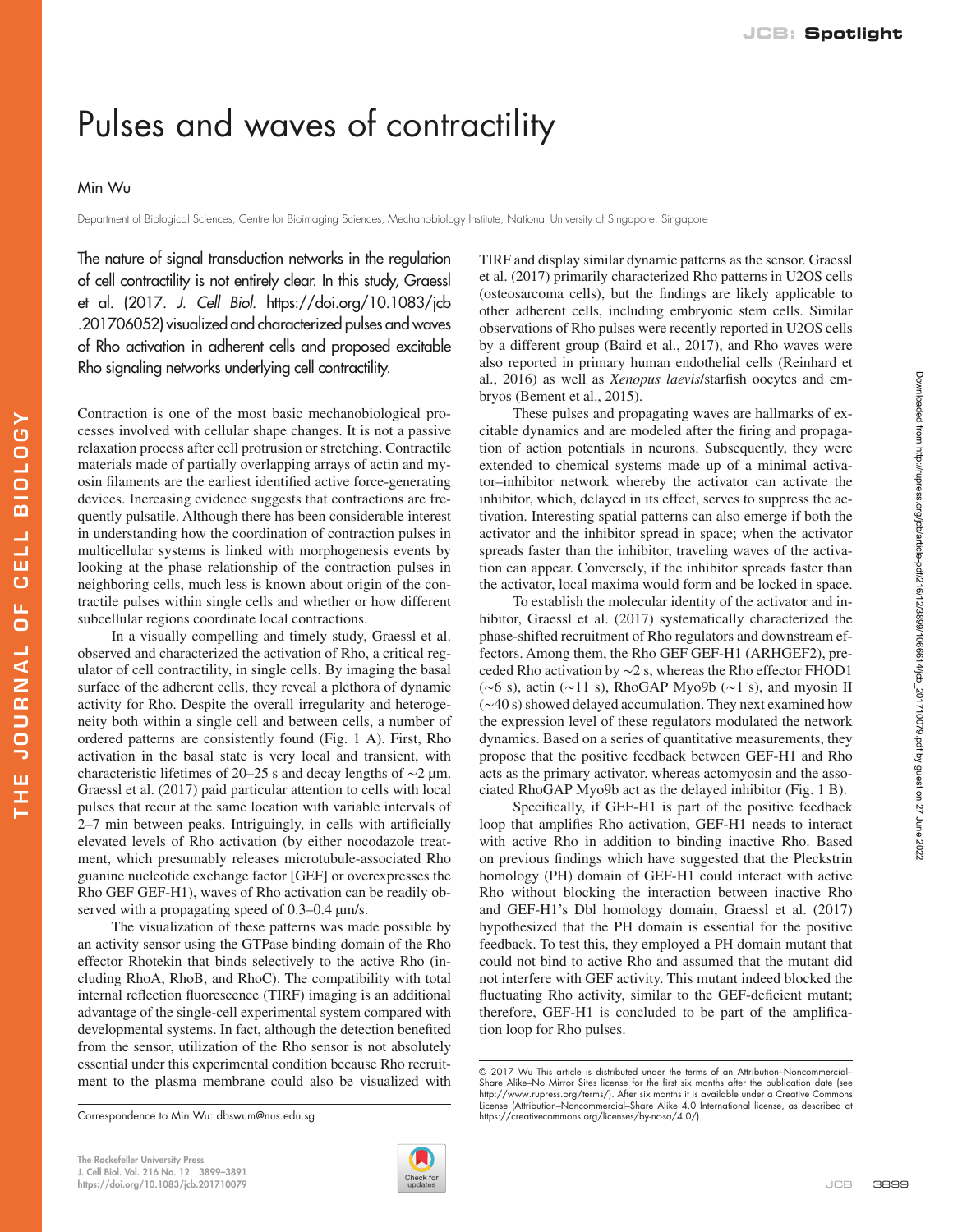

<span id="page-1-0"></span>Figure 1. Excitable Rho signaling networks underlying contractile patterns. (A) Schematic illustration of Rho and actin dynamics in contractile pulses and waves. (B) Various models of the activator–inhibitor network proposed in different experimental systems. Texts and arrows in black or magenta indicate components involved in positive or negative feedbacks, respectively. Text in gray indicates components not essential for the feedback loops.

[Graessl et al. \(2017\)](#page-2-0) also identified two inhibitors that act at different stages. Myo9b was named as the fast inhibitor because of its minimal delay in recruitment (1 s later than Rho), and the observation that cells overexpressing Myo9b but not the GAP-deficient Myo9b mutant show pulses of decreased widths (from a mean of  $\sim$ 45 s to  $\sim$ 30 s) and increased frequencies (from 2–7-min intervals to a frequency distribution with peaks at 2–7 min and 30–50 s). [Graessl et al. \(2017\)](#page-2-0) concluded that myosin II was the slow inhibitor because of the longer delay in the recruitment of myosin IIa (40 s later than Rho), the anticorrelation with GEF-H1, and the inhibitory effects of blebbistatin (myosin II inhibitor) and Y27632 (ROCK inhibitor) on Rho pulses (i.e., waves and pulses disappeared).

Because of the fundamental importance of cell contractility in cell and tissue morphogenesis, contraction pulses have been extensively investigated in various experimental systems. There are a few interesting differences between the proposed mechanisms in this work and recent studies on similar topics that are perhaps worth noting.

For example, [Graessl et al. \(2017\)](#page-2-0) show in their study that the stimulating effect of GEF-H1 on Rho waves is shared with another Lbc family GEF, leukemia-associated Rho GEF (LARG), but not with RhoGEF Ect2. This differs from other work, which has reported that Ect2 is essential for the excitable dynamics of RhoA in some systems [\(Bement et al., 2015](#page-2-3); [Nishikawa et al., 2017](#page-2-4)). [Graessl et al. \(2017\)](#page-2-0) found that constitutively active Ect2 could still stimulate Rho activity dynamics but only in ∼20% of the U2OS cells, compared with the stronger stimulating effect of the constitutively active mutant of GEF-H1 (∼50% with propagating waves). Rho waves stimulated by constitutively active Ect2 are limited to the cell periphery and display a mutually exclusive pattern compared with active Ect2, in contrast with GEF-H1–induced Rho activity waves, which were predominantly localized to central cell regions and share the same phase as active GEF-H1. The reasons for the differential effects remain unclear, but it may be related to different Rho isoforms [\(Reinhard et al., 2016](#page-2-2)) and the context-dependent role of GEF-induced positive feedback as well as the contributions of membrane geometry.

The model proposed that myosin II and Myo9b act as part of the core negative feedback network driving the Rho pulsing dynamics. The recruitment of Myo9b was only minimally delayed compared with activation of Rho (∼1 s delay for WT Myo9b and ∼3 s delay for a GAP mutant). As such, the profile of Myo9b in fact overlaps almost completely with that of Rho, raising the question of whether Myo9b is the true inhibitor driving the pulsatile Rho activation. It is important to note that not all negative regulators are the inhibitor driving the pulsing dynamics, and some negative regulators could be involved in regulating the amplitude or duration of the activation and do not